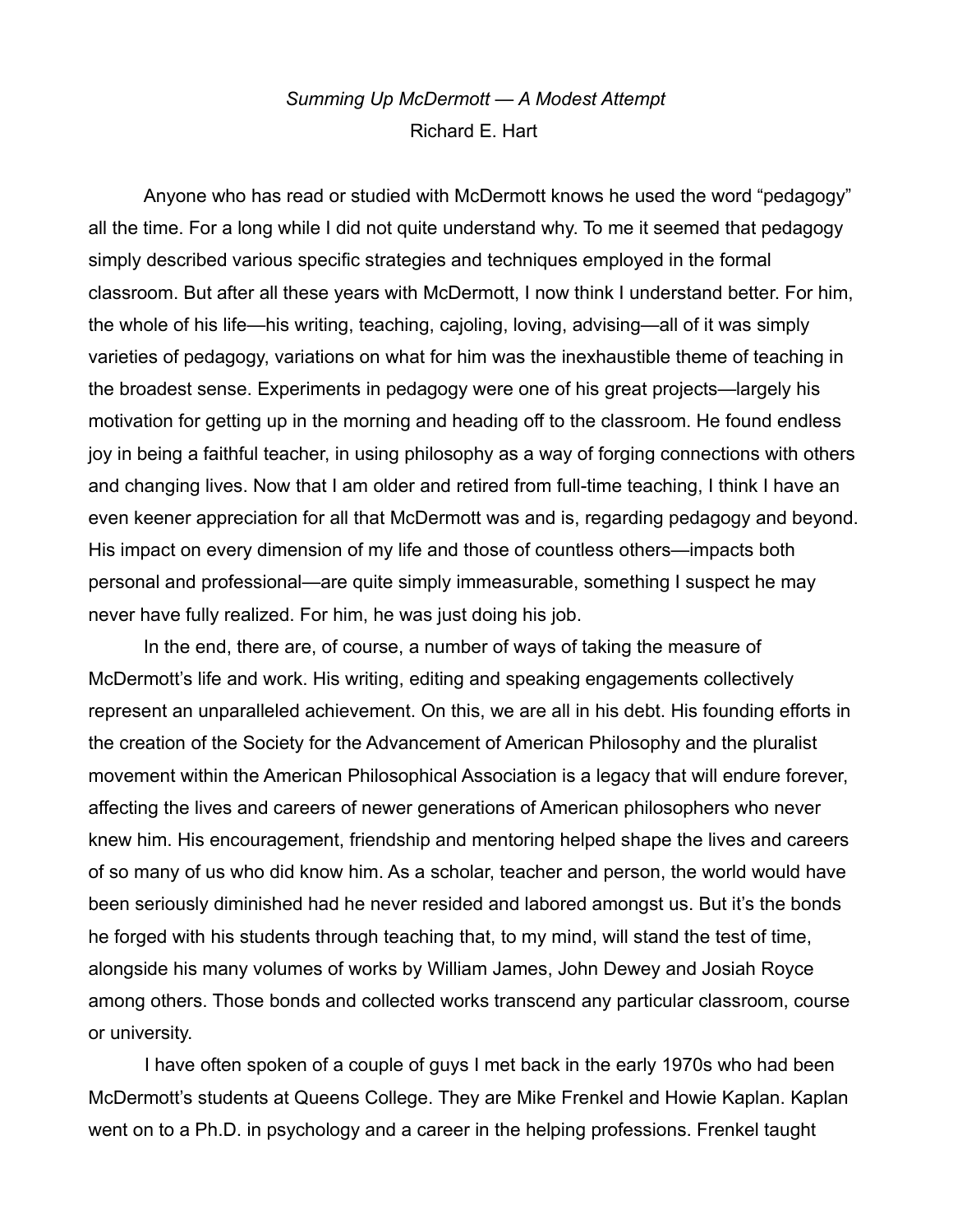English in New York City public high schools for some 40 years. In 2013 Frenkel attended a lecture McDermott gave at Queens and afterward posted the following message to his former students:

"Just attended a lecture given by a now 80 year old philosophy professor whose Aesthetics course I took over 40 years ago, and realized as he spoke today that so much of what was important to me as a teacher (creativity, learning as process, the uniqueness / importance of each student) originated in his classroom. So, if I was your teacher, so was John McDermott."

On the wall of my study at home is a small poster from the March 2009 celebration at Texas A&M of the life and work of John J. McDermott. McDermott's head is bowed and his eyes concealed by the broad brim of his hat. But I know he is looking straight at me—every day, every moment—beseeching me to never forget the title of his celebration, "The nectar is in the journey." This is the McDermott line I take with me forever. He lived the journey and tasted the nectar in all its exquisiteness and variety. For those of us who crossed his path in this life, we are the lucky ones who got to accompany him on the journey.

In closing I offer some familiar lines of verse that I believe capture at least some of who McDermott was and what he meant to us. Robert Louis Stevenson wrote,

 "Bright is the ring of words When the right man rings them Fair the fall of songs When the singer sings them Still they are carolled and said On wings they are carried After the singer is dead And the maker buried."

And then the closing lines of Tennyson's "Ulysses," lines recited by Henry Fonda at the 1968 funeral of another great American original, John Steinbeck, at St. James Episcopal Church in Manhattan:

> "Though much is taken, much abides; and though We are not now the strength which in old days Moved earth and heaven; that which we are, we are;